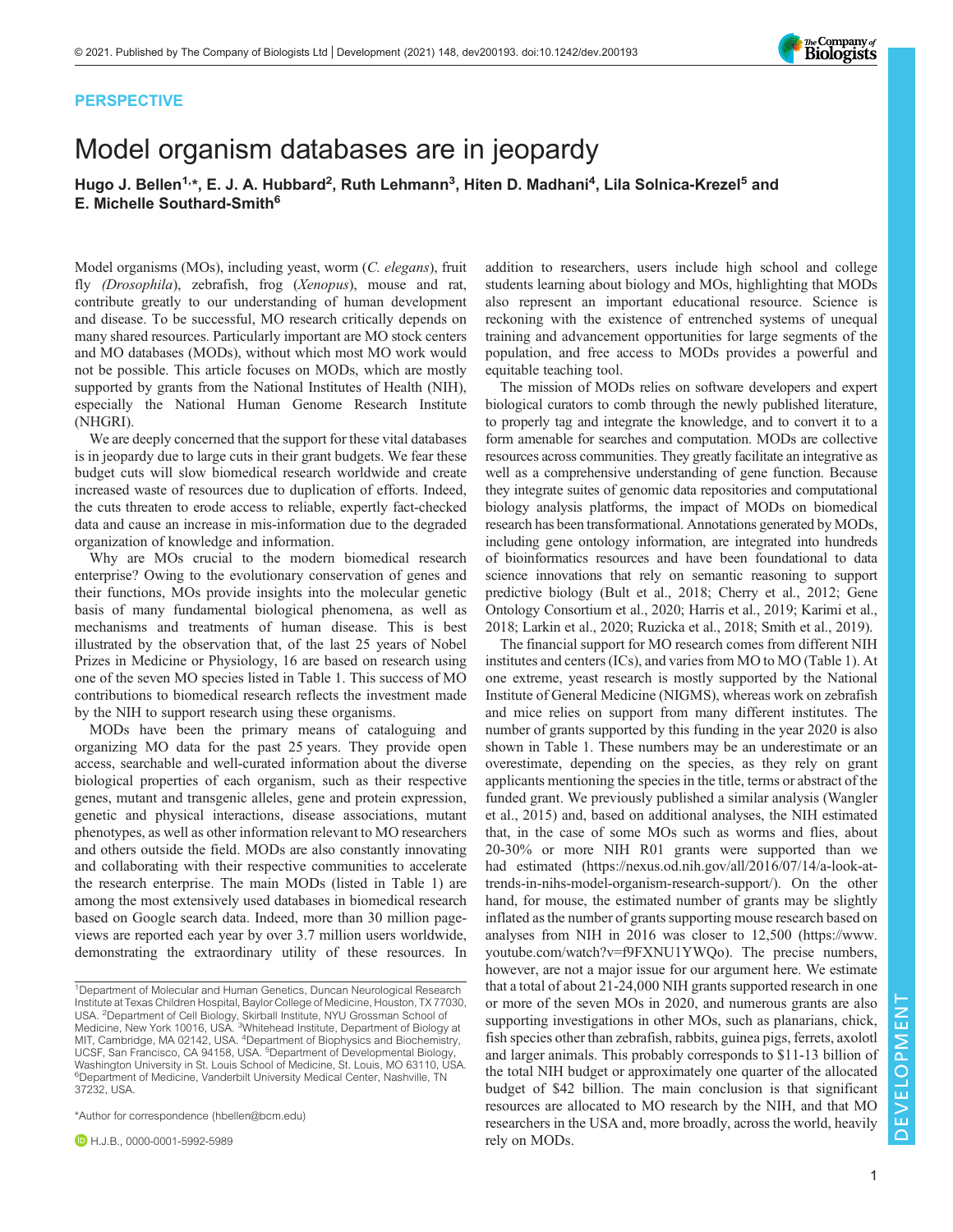<span id="page-1-0"></span>

| Table 1. MOD access and NIH grant data from 2020 for biomedical research |  |
|--------------------------------------------------------------------------|--|
|--------------------------------------------------------------------------|--|

| Database              | Page views | Sessions | <b>Users</b> | Number of NIH grants | Major NIH ICs                                  |
|-----------------------|------------|----------|--------------|----------------------|------------------------------------------------|
| SGD (Saccharomyces)   | 6100K      | 1708K    | 872K         | 797                  | <b>NIGMS</b>                                   |
| WormBase (C. elegans) | 4352K      | 1328K    | 607K         | 744                  | NIGMS, NIA and NINDS                           |
| FlyBase (Drosophila)  | 7464K      | 1644K    | 612K         | 1111                 | NIGMS, NINDS, NIA, NEI and NICHD               |
| ZFIN (Zebrafish)      | 3884K      | 721K     | 313K         | 1044                 | NHLBI, NIGMS, NINDS, NICHD, NIDDK, NEI and NCI |
| Xenbase (Xenopus)     | 967K       | 107K     | 19K          | 304                  | NIGMS, NICHD, NINDS and NHLBI                  |
| MGI (Mouse)           | 7993K      | 1880K    | 1051K        | 14.606               | NCI. NHLBI. NIAID and NINDS                    |
| RGD (Rat)             | 828K       | 368K     | 308K         | 2846                 | NHLBI and NCI                                  |
| Total:                | 31.200K    | 7756K    | 3782K        | 21.452               | Main NIH ICs: NIGMS, NINDS, NCI, NIA and NHLBI |

The Page views, Sessions and Users are based on Google website analytics data. The number of NIH grants is based on searching the NIH RePORTER data for the name of the species in the title or abstract of the grant. The major NIH institutes and centers (ICs) are listed that cover more than 60% of the total grant expenditures for each model organism: NCI, National Cancer Institute; NEI, National Eye Institute; NHLBI, National Heart Lung and Blood Institute; NIA, National Institute on Aging; NIAID, National Institute of Allergy and Infectious Disease; NICHD, National Institute of Child Health and Human Development; NIDDK, National Institute of Diabetes and Digestive and Kidney Disease; NIGMS, National Institute of General Medical Sciences; NINDS, National Institute of Neurological Disorders and Stroke.

Despite the significant ongoing and successful contributions of MO research to biomedical research, the NIH budget to maintain and innovate the MODs has actually been decreasing since 2016. Particularly alarming are the recent budget reductions that will lead to a 50% cut in support for the MODs compared with the 2016 support levels. Interestingly, even though numerous NIH institutes support MO research, a single institute and one that is not listed in Table 1, the National Human Genome Research Institute or NHGRI, has been supporting 90% of the funding of the MODs. Only Xenbase is supported by another institute, the National Institute of Child Health and Human Development (NICHD). Unfortunately, very little to no support is provided to any of the MODs by international grants, yet international users represent more than 50% of users for each database. The vast majority of these users are located in Europe, China and Japan, and, with few exceptions, no or very little support has been obtained from these countries, despite efforts from NIH and some principal investigators of MODs.

This lack of MOD support from diverse sources is now more important than ever before in the face of the recent severe NIH funding cuts. These cuts significantly reduce the capability of expert curation in all MODs, which is crucial to the support mission of these databases. Moreover, papers published more recently typically incorporate far more diverse data than papers published even a few years ago. This information is spread throughout the literature, and is almost impossible to access and mine systematically if it is not collated in a MOD. Recently implemented technologies based on transcriptomics (including single cell RNA sequencing), metabolomics, protein mass spectroscopy and microCT/ histotomography provide a plethora of data that need to be integrated within and between MODs [\(https://orip.nih.gov/about](https://orip.nih.gov/about-orip/workshop-reports)[orip/workshop-reports](https://orip.nih.gov/about-orip/workshop-reports)). Furthermore, integration of genotypic and molecular data together with phenotypic data is required. Phenotyping was once descriptive and idiosyncratic, making it poorly suited to computational mechanisms of discovery and searching. However, new technologies produce quantitative, organism-wide, digital morphological, physiological and cell biological information that can be anchored to other phenotypic and genetic information. The MODs are also well suited to flag each gene and related features using controlled vocabulary to allow computational biologists to take advantage of these rich resources. It has been argued that the annotations and curation should rely on artificial intelligence (AI). Whereas AI has been implemented for some data curation and this is a laudable goal, it has so far failed to fully capture the complexity of datasets and to generate reliable

information for users. Given the nature of the scientific literature, the well-trained human curators of the MODs are still irreplaceable and are likely to remain so.

One reason that funding for MODs has been decreased is a NHGRI strategy to try to capture some of the complexities associated with MODs by developing and expanding the Alliance of Genome Resources (AGR) [\(Alliance of Genome Resources](#page-2-0) [Consortium et al., 2019\)](#page-2-0). This project aims to develop and maintain sustainable genome information resources that capture information from MODs, and the GO Consortium [\(Gene Ontology Consortium](#page-2-0) [et al., 2020](#page-2-0)), and provide a platform that is similar across MOs to allow inter-MO data sharing. This strategy is welcomed and should facilitate the use of diverse MOs in understanding the genetic and genomic basis of human biology, health and disease. Nevertheless, the AGR crucially relies on the curation of data from MODs and, consequently, the usefulness of the AGR is being compromised by these funding cuts. Thus, the funding cuts threaten the success of MO research by weakening both the MODs as well as the AGR. Moreover, numerous additional resources rely on MODs, including projects such as the Monarch Initiative [\(Shefchek et al., 2019\)](#page-2-0) and MARRVEL [\(Wang et al., 2017](#page-2-0)), which are used by scientists and clinicians world-wide to probe information related to human disease genes. Therefore, the decrease in funding for MODs will impact many scientists and clinicians who do not work directly with MOs, and will have a lasting impact on the biomedical research enterprise.

We propose several strategies that should be explored to mitigate the problem and restore MOD funding to a workable level to sustain research. The first is based on the simple observation that many NIH institutes support MO research that crucially depends on the MODs (Table 1; which is not a comprehensive list). If these institutes were to join forces with the NHGRI and agree on an NIH-wide stable support system for the MODs, each MOD could maintain its required curation and continue to innovate. These institutes are a driving force of scientific innovation and the MODs dramatically enhance the power of the grants that are being supported by each institute. Therefore, it seems logical that they all contribute to the support of the MODs. The second strategy is to tap discretionary funds of the Director of the NIH that are meant to prioritize important research issues. The third strategy is to charge each NIH grant using a MO fee that is proportional to the allocated funds. This fee could vary with a maximum of \$1000 per year, and could be adapted over time to the needs of each MOD. The fourth strategy is to directly charge users of MODs. This strategy has been considered by some of the MODs. However, in addition to creating administrative hurdles, it is cumbersome and would unfairly affect